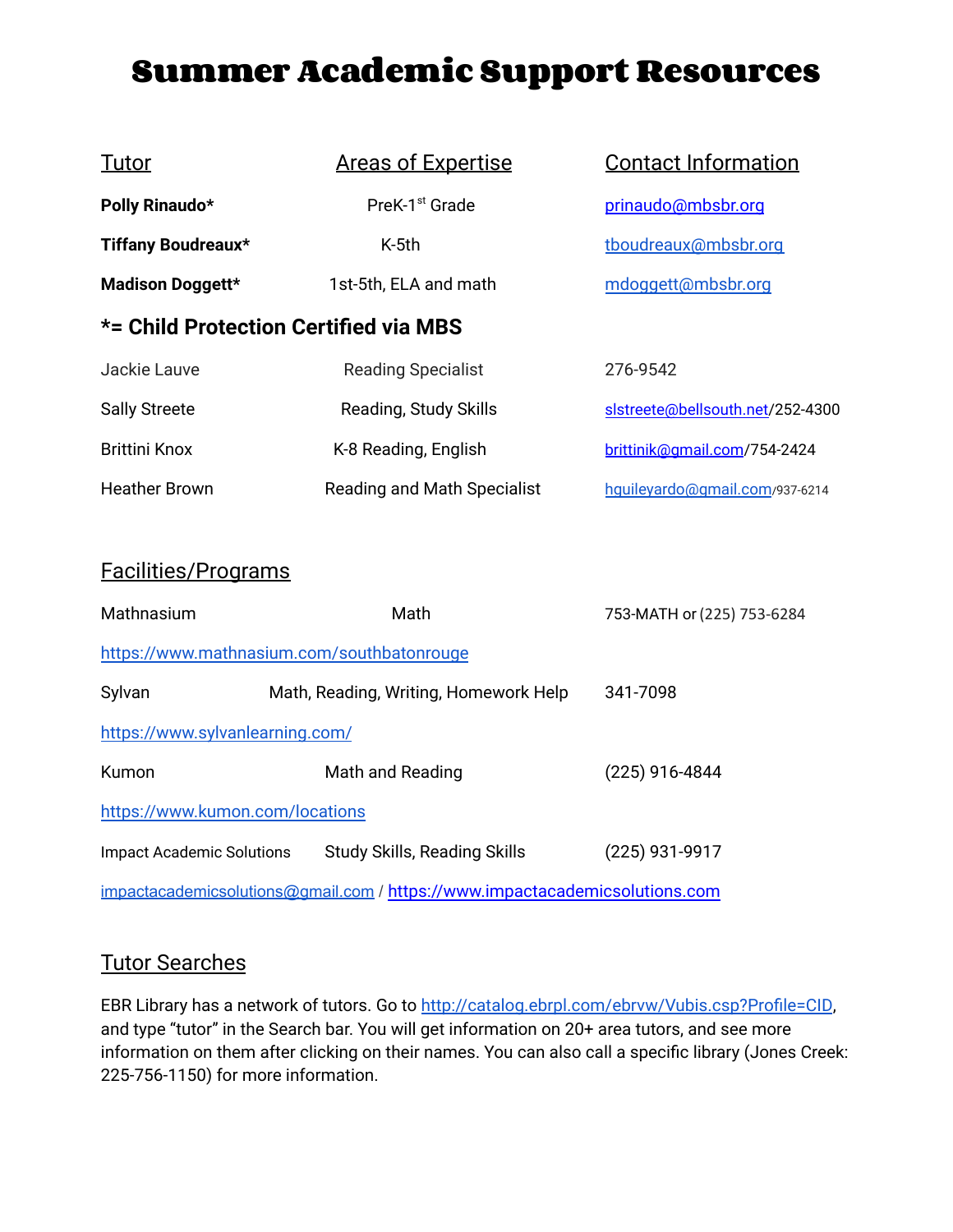### Academic and/or Therapeutic Summer Camps

#### **Reading/Academic support:**

6-week Reading/Writing/Spelling Programs via Jan Norris, PhD, LSU Professor with expertise in reading disabilities: 766-7561 or inorris@lsu.edu (or contact MBS School Counselor at [mdibenedetto@mbsbr.org](mailto:mdibenedetto@mbsbr.org) for enrollment brochure)

Louisiana Key Academy, 1st-5th grade day camp focusing on vocabulary, new concepts, and hands-on activities: [https://www.lakeyacademy.com/summercamp,](https://www.lakeyacademy.com/summercamp) (225) 298-1223

Jumpstart Learning Center Summer Tutoring - dyslexia remediation for grades 1-6: [laurie.stockwell254@gmail.com](mailto:laurie.stockwell254@gmail.com) or 235-6381

The Brighton School: Academic Summer Camp for Grades 1-5, May 31-June 24, 2022. Focusing on reading, language, and/or math. Last day to register is May 13, 2022. Morning or full-day options: <https://www.thebrightonschool.org/news-detail?pk=936831>, (225) 291- 2524

McMains Children's Developmental Center - programs for reading, math, social skills, and more: <https://www.mcmainscdc.org/page/our-programs>

LSU "Summer Reading & Writing Skills" -- 8-week "live"/online supportive reading program: Call 1-800-715-1498 to register or for more information.

Additional Summer Options at LSU: math, reading, and more -- <https://lsu.edu/summer/index.php>

Abilities - Reading Groups, Social Skills Groups, Emotional Regulation Groups, and more: [https://www.abilitiesinfo.com/summer-groups,](https://www.abilitiesinfo.com/summer-groups) [helpingkids@abilitiesinfo.com](mailto:helpingkids@abilitiesinfo.com), 225-292-4138

Access to Better Communication Summer Groups - for social skills and reading/writing skills: [https://www.abclouisiana.com/summer-groups,](https://www.abclouisiana.com/summer-groups) (225) 930-0208, [info@abclouisiana.com](mailto:info@abclouisiana.com)

#### **Social Skills Groups**:

NeuroTherapy Specialists - Social Skills Groups, multiple therapies for motor skills and school readiness: (225) 272-0150, [\(https://neurotherapyspecialists.com/summer/](https://neurotherapyspecialists.com/summer/)), [neuroinfo@neurotherapybr.com](mailto:neuroinfo@neurotherapybr.com)

Abilities - Reading Groups, Social Skills Groups, Emotional Regulation Groups, and more: [https://www.abilitiesinfo.com/summer-groups,](https://www.abilitiesinfo.com/summer-groups) [helpingkids@abilitiesinfo.com](mailto:helpingkids@abilitiesinfo.com), 225-292-4138

Build-A-Brain Program via The Neuropsychology Center of Louisiana - Child/Parent Executive Functioning Skills Program: <http://www.louisiananeuropsych.com/build-a-brain-program.html> or call (225) 926-7500.

Camp Dynamics via Dynamic Therapy Specialists - for children with speech-language, learning, and social challenges: [https://dynamictherapyspecialists.com/camp/,](https://dynamictherapyspecialists.com/camp/) info@dtsbr.com, (225)-767-5032

Access to Better Communication Summer Groups - for social skills and reading/writing skills: [https://www.abclouisiana.com/summer-groups,](https://www.abclouisiana.com/summer-groups) (225) 930-0208, [info@abclouisiana.com](mailto:info@abclouisiana.com)